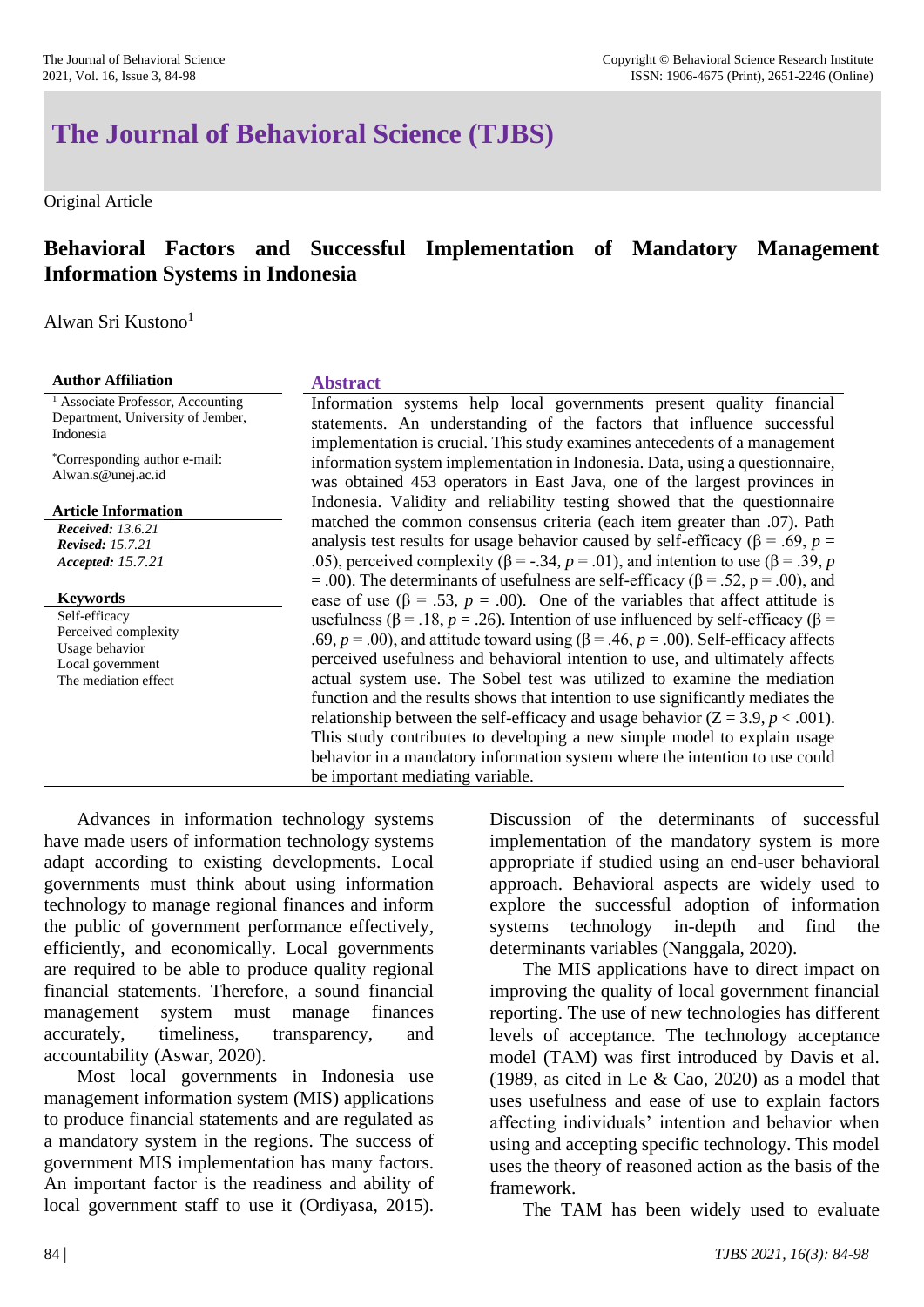users' acceptance and explain users' behavior by assessing the impact of information on users regarding trust, attitudes, and intentions. It provides a framework for understanding the factors that cause a new technology to be accepted and implemented. Certain factors influence the success of the implementation of new technologies. The use of information technology is influenced by ease of use and mediated by usefulness. TAM illustrates the degree to which a person believes their performance increase when using technology. In this framework, two personal behavioral variables determine acceptance, referred to as perceived usefulness and perceived ease of use (Muñoz-Leiva et al., 2017).

Perceived ease of use implies a new information system is assessed as easy to apply and does not require additional physical and mental effort. Perceived usefulness is when someone thinks that using a system increases performance and improves performance (Kustono et al., 2021; Sunny & George, 2018). In this relationship flow model, there are variables of attitude and behavioral intention to use, which mediate the effect of these two variables on actual use (Novariana & Andrianto, 2020).

The problems faced in the development of egovernment at the central and local levels are interrelated with the development of infrastructure, leadership, human resources, and culture. As summarized in infrastructure problems, the availability of technology is often still an obstacle in developing countries. The successful implementation of e-gov in the local government strengthens the evidence of how important leadership and human resources are in determining the success of e-gov implementation and utilization (Ordiyasa, 2015).

Research on technology acceptance is still rarely carried out in local government areas. As a government employee, there is no alternative but to follow the existing regulations. Other studies generally only investigate the ease of use and usefulness variables without looking for the first causes that affect the individual's internal variables. A systematic literature review with keywords acceptance of technology, Indonesia, and local government for 2016 to 2021 only found 23 studies using TAM analysis totaling 15 studies. The developed model mainly focuses on testing the TAM variable and its user personality attributes.

Self-efficacy has been shown to affect individual performance. Studies have found evidence of a relationship between self-efficacy and

TAM adoption (Pishchenko & Myriounis, 2016), participation (Hanif et al., 2018), managing behavior (Sukwatjanee, 2014), and performance (Merawati, 2019). Given the importance of self-efficacy for predicting usage behavior, this study argues the need for further research to thoroughly examine the role of self-efficacy in mandatory information system acceptance.

Efficacy is a product of a comprehensive cognitive process. Self-efficacy can regulate human cognition so that it has a positive behavioral impact. The perceived strength of self-efficacy will make a person set the best goals and strive to remain committed to that goal. The existence of selfefficacy integrated with the perception of environmental complexity is thought to affect the behavior of using computer technology. Selfefficacy is derived from perceived attribution and perceived complexity is a reasoned action initiative.

This integrated behavioral framework provides a comprehensive basis for describing behavioral and affective reactions to computing technology. This framework assumes that technology acceptance is influenced by individual factors and support from the environment, namely self-confidence and perception complexity. Self-confidence is derived from perceived attribution and perception of complexity is a reasoned action initiative. The results explain and predict management information technology acceptance when a system is implemented, treated as a system mandatory, and run out to complete local government administrative work.

Usage behavior measurement is based on interrelated aspects of computer science, local government financial reporting systems, and behavioral aspects of end-users who operate MIS applications. This interrelation raises the possibility of a moderating effect on a person's acceptance of the system. The computer gives a different response for each individual. Combining the challenges of using new information systems and the need for local government financial reporting creates specific pressures.

This research is necessary because it examines the implementation of information systems imposed by regulation. This mandate makes the quality factor and system quality no longer a determinant of implementation success but makes attribution behavior factors and reasons act as determinants of variables. An understanding of exogenous variables can be used for local government when implementing a new information application system.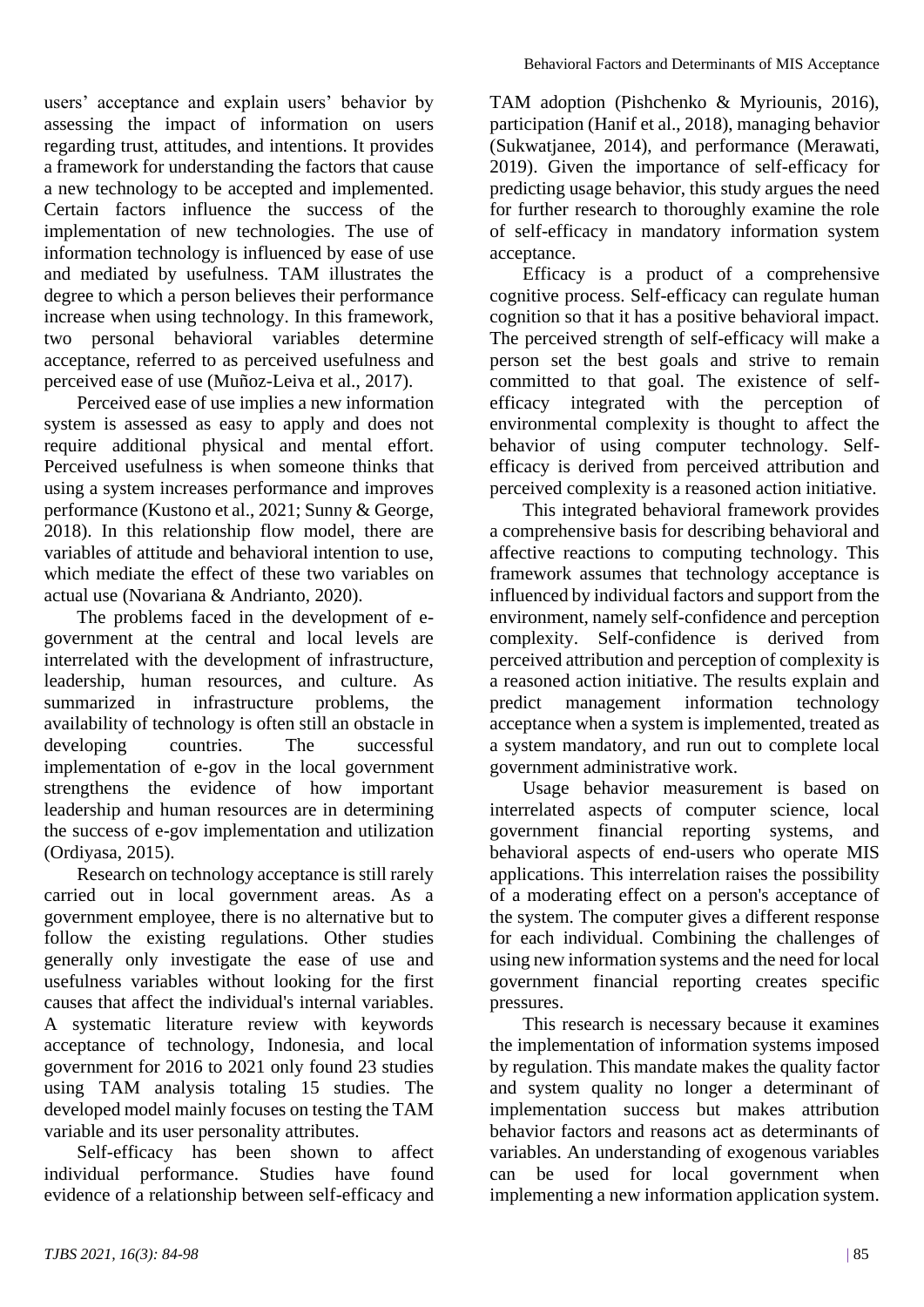The theoretical contribution is the contingency integration paradigm that exploration of human behavior cannot be done with a single alone theory but must integrate behavioral theory comprehensively.

This study uses a behavioral contingency approach that integrates the TAM and the attribution variables. In the integration perspective, perceptions of external situations and beliefs about individual abilities will affect task acceptance. The contingency approach identifies and measures situational and personal factors that simultaneously affect and interact under certain conditions. This theory is based on the fact that individuals do not have the freedom to choose but can still have their own opinions to use mandatory information systems. In other words, his belief in something mandatory is a crucial factor in forming an attitude of accepting its implementation.

## **Literature Review**

Attribution theory argues that a person's behavior is determined by a combination of internal and external forces. Behavior caused by internal forces is believed to come from within the individual's personality, such as ability, knowledge, and effort. External behavior results from pressure in certain situations or circumstances that forces a person to take specific actions. These two factors play an important role because they affect individual behavior. This theory is in line with the theory of reasoned action. A person's intention to perform a behavior determines whether the behavior will be carried out or not (Echchabi et al., 2019).

In the attribution perspective, system usage is the proper behavior to measure the success of an information system implemented by an organization. This information system usage shows the user's decision to use the information system in completing his tasks. The user's self-efficacy influences it. Selfefficacy is defined as the level of belief that a person can perform certain behaviors (Nawangsih, 2020). Self-efficacy means that a user has the confidence to use technology systems to complete work and carry out their duties.

Information system users who have confidence in their abilities will be more motivated to work. They have confidence in their expertise in using information systems. With this belief, users dare to retry their work if they fail. Over time they can become more skilled. Users who have self-efficacy will operate, access easily and quickly, produce

information, turn data into useful information, store data, and process-related information system features (Awofala et al., 2019; Larasati, 2017). They will tend to use the information system more optimally.

The two variables are thought to explain the changes that occur in the information technology acceptance variables. Self-efficacy is assumed to affect usefulness. Echchabi et al. (2019) show that self-efficacy has a significant positive effect on the intention to use e-banking services. These results are also supported by (Awofala et al., 2019; Ferdousi, 2019; Gbongli et al., 2019). They conclude that a higher self-efficacy induces a more active learning process.

Self-efficacy has assumed actual influence usage. Previous research showed that self-efficacy significantly affects both variables (Al Kurdi et al., 2020; Echchabi et al., 2019; Ferdousi, 2019). These findings are also in line with Gbongli et al. (2019) regarding self-efficacy significantly affects ebanking services.

- H1: Self-efficacy positively affects the usage behavior of management information systems in local governments.
- H2: Self-efficacy positively affects the perceived usefulness of management information systems in local government.
- H3: Self-efficacy positively affects the perceived ease of use of management information systems in local government.

The system's perceived complexity is the relativity level of the difficulty felt in using the information system developed by the company. User influence on decision-making is connected with system development in the design and implementation stages. Perceived complexity is defined as a level of perceived innovation that is relatively difficult to understand and use. The more complex the creation, the lower the acceptance. There is a negative relationship between perceived complexity and utilization of information technology systems. Zarei et al. (2019) obtained that perceived complexity has a negative but significant effect on the use of information technology. The more complex the information technology, the lower the information technology system's utilization. Users who consider the information system to be complex see that the operating mechanism is also complicated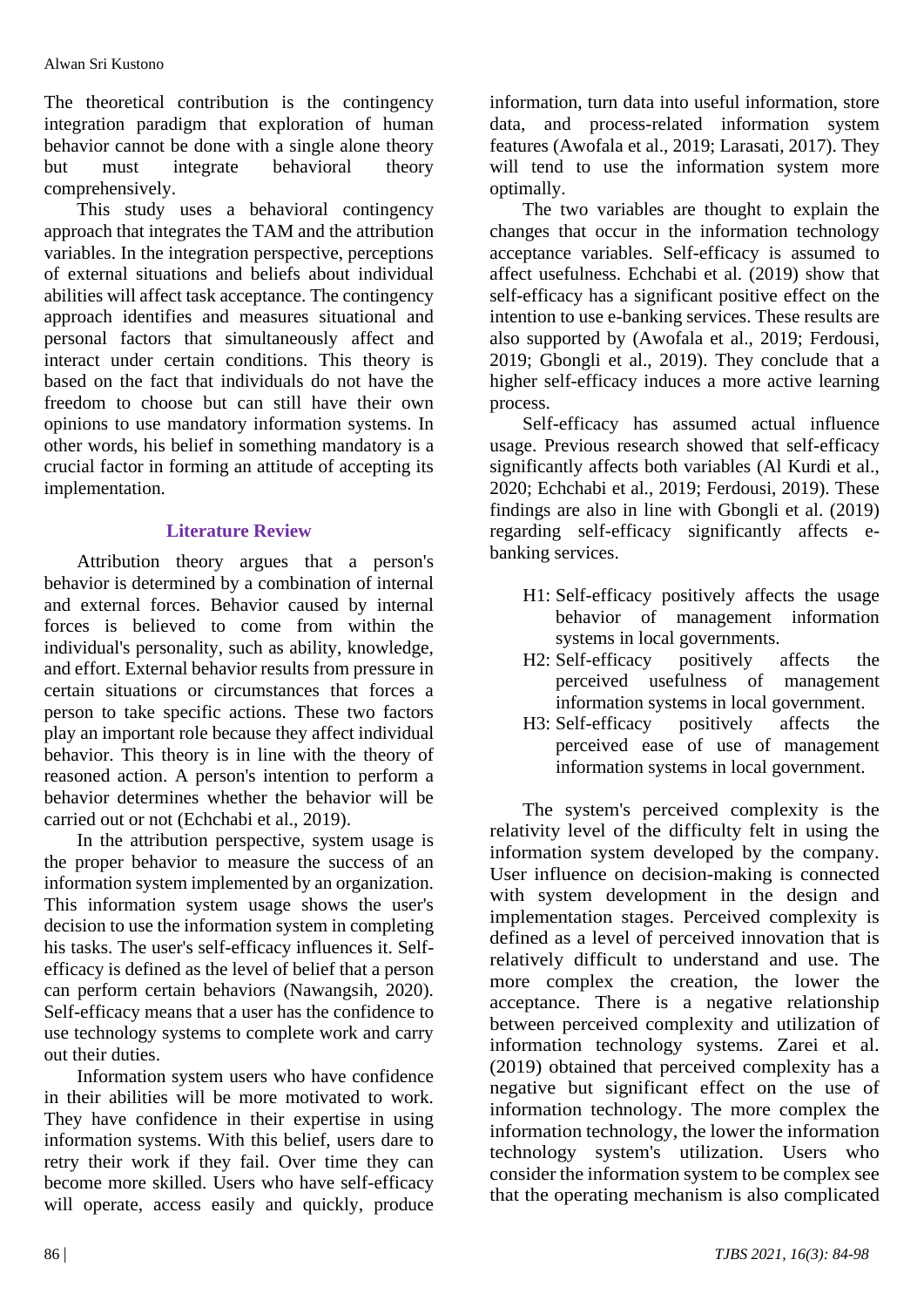so that it is not efficient in completing tasks.

The perceived complexity level is measured by computer technology's difficulty to be understood and used by users. The perceived complexity of an MIS at local government is why users are reluctant to use it because they spend a long time in its application. According to research conducted by Zarei et al. (2019) that concluded perceived complexity affects usefulness. Other studies also support that results in perceived complexity level have a significant effect on usefulness and actual usage (Al Rahmi et al., 2019; Gomes et al., 2019). The other research predicted an impact on perceived usefulness (Elshafey et al., 2020; Ji et al., 2019; Jimenez et al., 2021; Kang et al., 2021). They showed that perceived complexity affects usefulness and actual usage.

- H4: Perceived complexity negatively affects the usage behavior management information systems in local government.
- H5: Perceived complexity negatively affects the perceived usefulness of management information systems in local government.

In the concept of TAM, ease of use affects usefulness. Ease of use is defined as a measure of someone believing that information technology systems are easy to understand and use. End-users feel confident and believe that using a particular technology system does not require much effort or action. If someone thinks that the system is easy to understand, learn, and operate, someone reacts positively to the system. Information technology systems are more useful if there is the ease of use.

Conversely, if someone feels that the system cannot be understood, studied, and operated, he cannot accept the technology system and not use it. Some indicators of the ease of use of information technology include: computers are easy to learn, computers can do tasks easily as desired by their users, computers can quickly improve user skills, and ease of operation. The ease of use influences the attitude of individuals in accepting new technology. If the individual feels the technology is easy to use and learn, it will encourage users to use it (Nanggala, 2020).

Ease of use is one of the technology functions that can increase the attitude to use information technology (Kustono & Valencia, 2017). Perceived ease of use is considered a measure of user confidence that using information technology can improve job performance. MIS users' attitude to local governments is driven by how much user confidence using information systems can improve their performance. The use of information technology can improve job performance. If users believe that it is easy to use information technology, they will use information technology to improve their performance. Saadé et al. (2017) explain a significant positive influence between perceived ease of use and usefulness. It supports previous research that stated that perceived ease of use significantly positively affects system information usage (Kustono, 2020; Wong & Mo, 2019).

- H6: Perceived ease of use positively affects the perceived usefulness of management information systems in local governments
- H7: Perceived ease of use encourages positively affects the attitudes to use management information systems in local government

Perceived usefulness is the individual's confidence to the extent that someone gets a better use. Usefulness is defined as a condition where someone believes that using a system will be useful for himself. Conversely, it will not be used if a system is deemed useless. It is a belief that someone believes that the use of certain technologies can improve work performance. Usefulness is considered to influence attitudes and intention to use. The better usefulness, the higher the intention to use information systems. It illustrates using an information system technology to increase productivity, performance, effectiveness, and overall usability.

Previous research found perceived usefulness affects attitude toward using (Liao et al., 2018; Ma et al., 2017). The variable is a vital construct that influences attitudes, intentions, and behavior in using technology. If the individual considers the technology to have a better ability and can help the user do his work, the user will use the technology even though it is challenging (Cigdem & Ozturk, 2016; Kustono & Valencia, 2017). Other research also found results that support the same conclusion (Nagy, 2018; Suana, 2018).

H8: Perceived usefulness positively affects the attitude toward using management information systems in the local government.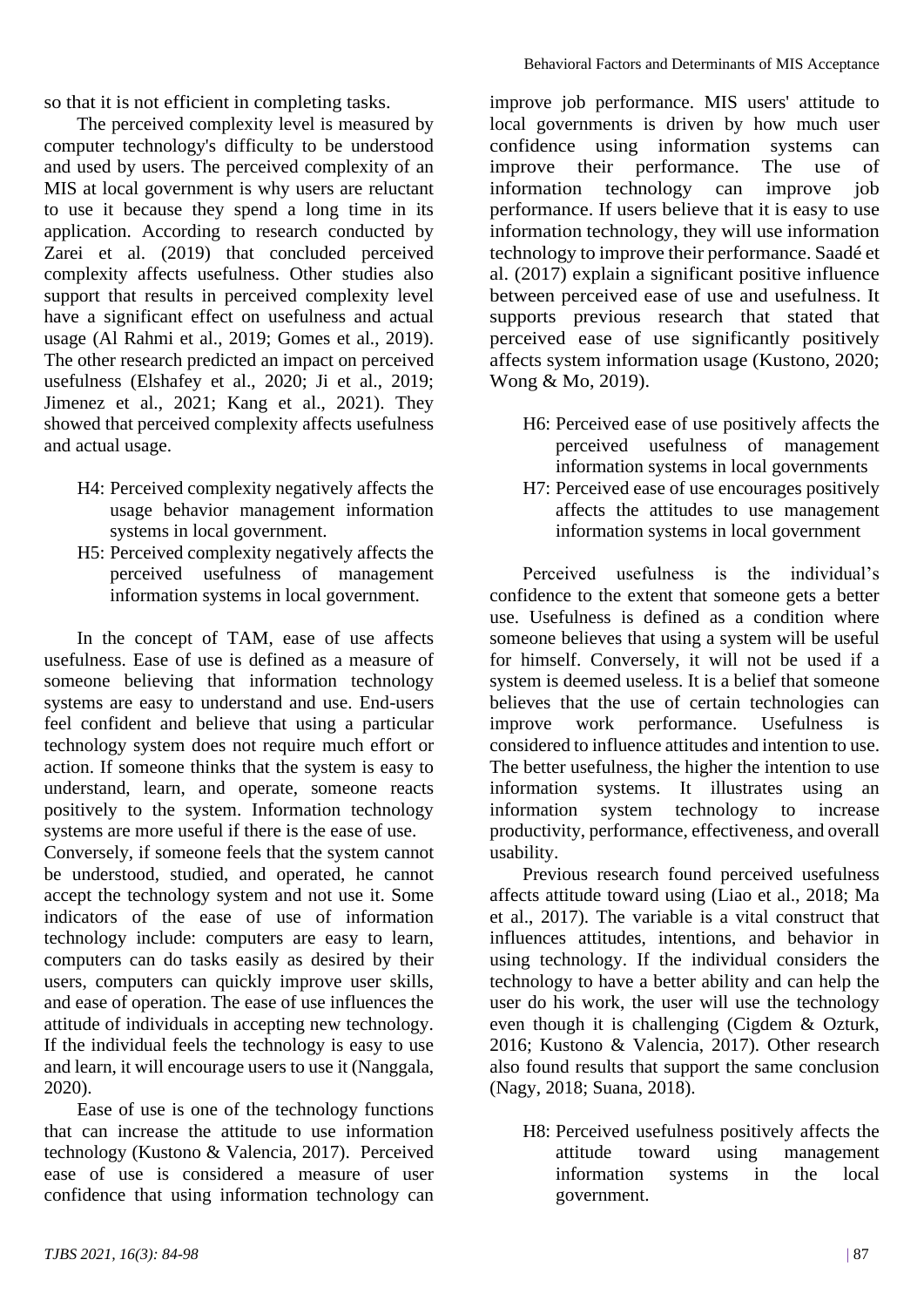Intentions and attitudes are the basis for assessing the system's acceptance. The behavior exhibited by someone arises because of attitude and the intention to use. The system is accepted or rejected due to a person using it to complete their work. Assessment of the user's intention will also motivate other users to continue to use the technology and information systems. A positive attitude will represent individual intentions in using technology and information systems to lead users' responses (Al Kurdi et al., 2020).

Behavioral intention to use information technology systems can be interpreted as behavior that continuously uses information systems. The intention is also the most critical part of the decision to accept the plan or reject it.

The usage behavior assessment explains an influence on repeated or frequent user intention in information technology systems. Someone feels satisfied if information technology systems are easy to use and can increase productivity, reflected in usage behavior conditions (Brusso, 2015). Usually, in the use of information systems technology, it can be seen from the amount of time and frequency when using the system. Some research found that intention to use affects actual usage (Kustono et al., 2021; Wong & Mo, 2019).

- H9: Attitude toward using positively affects the intention to use a management information system in the local government.
- H10: Intention to use positively affects the usage behavior of a management information system in the local government.

## **Method**

The population of this research was the staff who operate the MIS at the local government in East Java, Indonesia. East Java represents the characteristics of Indonesia because it is a large province with geographical diversity and a mixed culture of several ethnic groups in Indonesia. The sample is a portion of the population or a selected number of members of the population. Sampling uses the purposive method for sampling. The sample is MIS users at the local government.

East Java is divided into 29 regencies and nine cities, with Surabaya as the provincial capital. It makes East Java a province that has the largest number of districts/cities in Indonesia. The number of MIS user is approximately 1700 staff.

## **Measurement**

The research questionnaire was grouped into two groups. The first part contains the demographic data of the respondents. The demographics section includes the name (optional), local government origin, age, position, length of time using the local information system. The second group discusses the research variables.

Respondents were asked to state themselves on a perception interval scale with a 5-point scale (disagree very much, disagree, neutral, agree, and agree very much). Ten items measure self-efficacy (Karsten et al., 2014), and five items measure perceived complexity (Zarei et al., 2019). The TAM measurement variable follows the Venkatesh and Bala instruments with certain modifications (Kustono et al., 2021; Venkatesh et al., 2003).

Modification of the instrument was carried out to produce each variable for ease of use (3 items), usefulness (4 items), attitude (4 items), intention (6 items), and usage (4 items). Perceived usefulness measures user belief that using the MIS increases an individual's performance in completing work. Perceived ease of use is a measure by which users believe that MIS can be used easily and are free from problems. Attitude toward using is a user's attitude accepting or rejecting the MIS use in completing their work. Intention to use is a tendency as an enduser behavior that cannot stop using the MIS. Usage behavior describes the will always to use the system to get their work done.

## **Procedures**

The research instrument was tested for the validity of its contents by carrying out preliminary discussion procedures and prototype studies. Three experts and two linguists experienced in behavioral and information systems review research instrument items developed from previous research and provided revisions for improvement.

The final result of the revised questionnaire was pilot-tested on 10 (ten) staff from association of Indonesian accounting practitioners (AIAP) who have experience in information systems and technology. The pilot-test results were then tested for reliability and validity under the supervision of the research committee of the AIAP. The pilot-test results showed that the correlation between items from the variable dimensions with the lowest total showed a Pearson correlation value of .81. Tests using Cronbach's Alpha showed the lowest score of .72 and were considered quite reliable.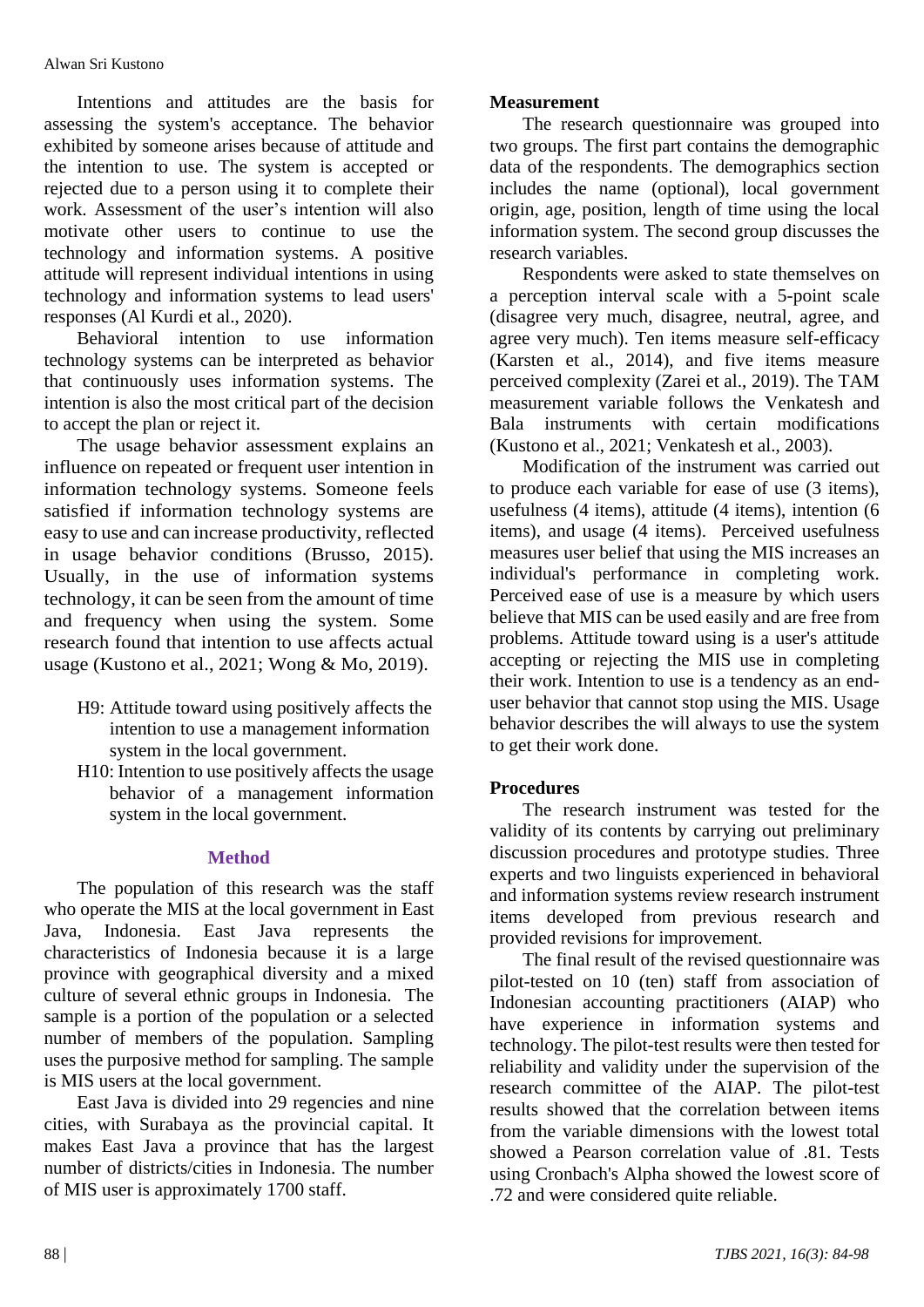The questionnaire used Google form and was distributed from January 02 to March 30, 2021, in the local government of East Java province. For each questionnaire, respondents were asked to express their agreement that the data would be used for analysis. The distribution uses snowball methods to fill using messenger to key-respondents in 38 local governments to distribute to MIS operators in their districts or cities. It was carried out by contacting local government officials to communicate the google form questionnaire link to MIS operators in their respective regions.

Local government MIS users were 1700 staff. Using Slovin's formula, confidence level 95%, with a margin of error of 5%, the minimum number of samples is 314. Questionnaires were then distributed via a google form in January – March 2021. The completed statement is designated as a sample for further analysis. Regions in East Java have characteristics of MIS implementing employees, both culturally and with access to homogeneous technology, so there is no need for a sampling quota for the origin of the district.

#### **Results**

Questionnaire distribution via snowball method with information on initial acceptance is 30% of the population, so the expected number is 510 responses. Four hundred sixty-seven (467) returned questionnaires, with 14 incomplete, so that number of samples taken was 453 end-user of MIS. The response rate of the estimated target respondents is 88%. The respondents involved came from various local governments in East Java. East Java is divided into 5 Regional Coordinating Boards (Bakorwil). The percentage of respondent origin is Bakorwil 1 (18%), Bakorwil II (25%), Bakorwil III (21%), Bakorwil IV (19%), and Bakorwil V (18%). All local government locations in East Java Province have been proportionally represented in this study. The sample is representative of all regions.

The results of the internal consistency test show that the items meet the validity criteria. Each item is correlated with a total score of more than .5 and a p value of less than .05. These results show in Table 1 and confirm that the questionnaire is valid and can be used for analysis.

#### **Table 1** *Validity Testing - Outer Loadings*

| . <b>.</b> ,<br>$-$ - - $\cdot$ . $\cdot$ $\cdot$ |            |          |           |         |         |          |          |
|---------------------------------------------------|------------|----------|-----------|---------|---------|----------|----------|
|                                                   | Perceived  | Self-    | Intention | Ease of | Useful- | Attitude | Usage    |
|                                                   | complexity | efficacy |           | use     | ness    |          | behavior |
| Item 1                                            | .84        | .82      | .78       | .62     | .75     | .85      | .69      |
| Item 2                                            | .64        | .62      | .81       | .92     | .69     | .70      | .79      |
| Item 3                                            | .94        | .92      | .84       | .67     | .67     | .87      | .64      |
| Item 4                                            | .64        | .62      | .79       |         | .88     | .78      | .60      |
| Item 5                                            | .71        | .61      | .76       |         |         |          |          |
| Item 6                                            |            | .89      | .75       |         |         |          |          |
| Item 7                                            |            | .60      |           |         |         |          |          |
| Item 8                                            |            | .79      |           |         |         |          |          |
| Item 9                                            |            | .66      |           |         |         |          |          |
| Item <sub>10</sub>                                |            | .65      |           |         |         |          |          |

The outer loading or loading factor value is used to test the convergent validity. Outer loading values between .50 and .60 are considered sufficient to meet the convergent validity requirements. The result indicates no variable indicator whose outer loading value is below .50, so all indicators are valid. The research variables met the criteria for discriminant validity.

Reliability testing was carried out with Cronbach's alpha (Shahmohammadi, 2017). Perceived complexity (.81), self-efficacy (.75), ease of use (.78) usefulness (.72), attitude (.83), intention

*TJBS 2021, 16(3): 84-98* | 89

to use (.76), and usage behavior (.70). A variable meets the reliability if it has a composite reliability value > .60. The reliability test results showed that Cronbach's alpha value was more significant than .70. Usage behavior has a lower Cronbach's alpha score (.70), and attitude has the highest score (.83). It shows that all variables are reliable and can be used for analysis.

Preliminary testing was conducted to determine the symptoms of the influence of demographics on usage behavior. The purpose of this test is to provide an initial indication and increase the credibility of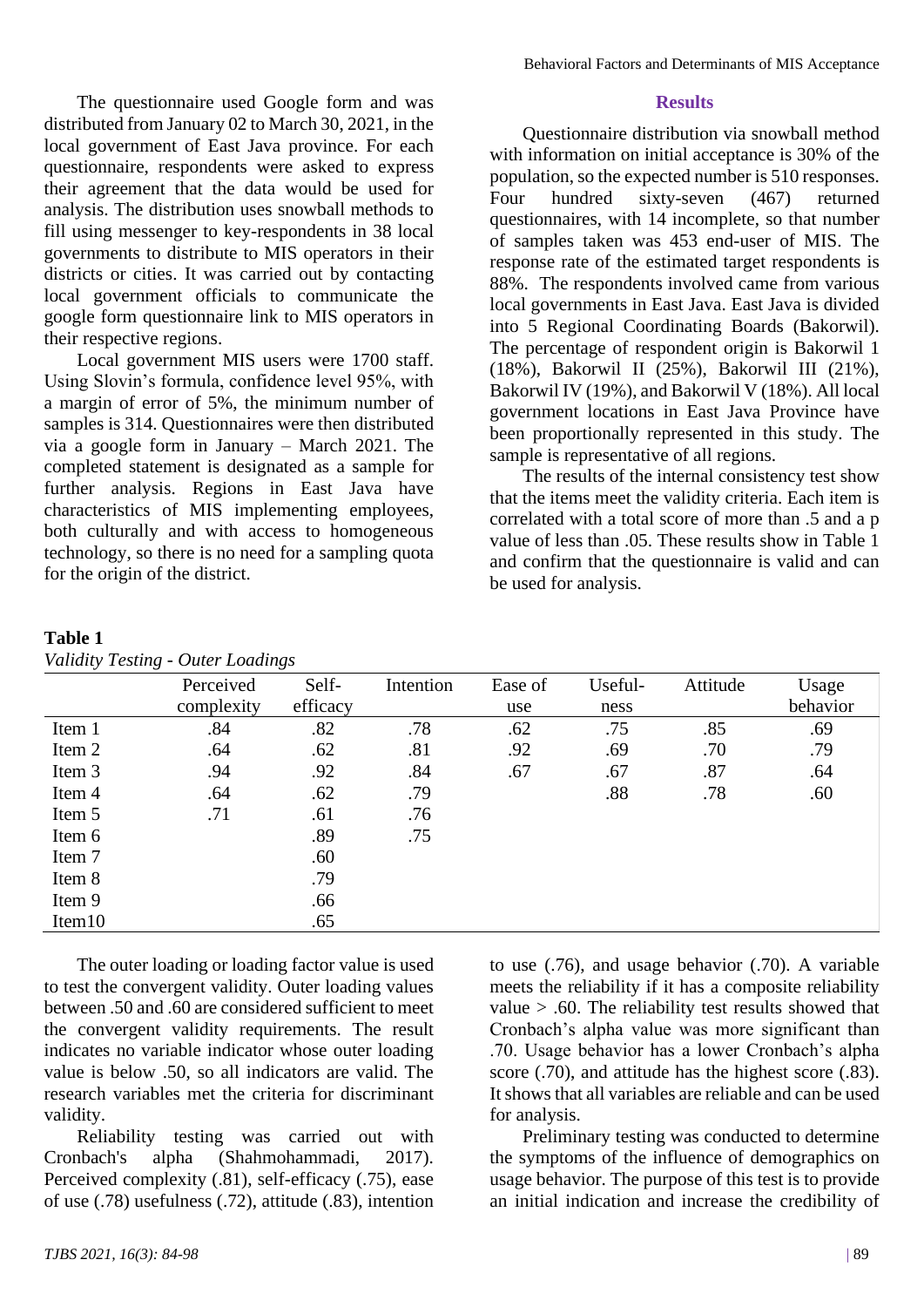research results in the demographics of research participants, which include gender, Bakorwil origin, and duration of use of the information system. The average behavior of using male operators (30.25) was higher than female operators (29.40). The independent sample *t*-test resulted in a *p* value of .35, so it can be said that there is no difference in the behavior of using male operators and female operators.

The Bakorwil origin also shows an insignificant difference. Testing with ANOVA showed that between groups showed a significance of  $p = .07$ . It means that the Bakorwil origin differences do not cause disparities in usage behavior. These results indicate the absence of demographic factors that affect endogenous variables.

This study measures and analyzes the acceptance of local governments management information systems and tests whether the variables in the TAM perform mediation function. The descriptive statistical data processing of variables is shown in Table 2.

The usefulness of having the respondent's answer value is 20. The average value obtained is 16.35. Respondents assessed the usefulness of the

### **Table 2**

Descriptive Statistic

| SIM in a good position. Similarly, for ease of use,     |  |  |  |  |
|---------------------------------------------------------|--|--|--|--|
| respondents are ranked 12.54, meaning that MI has a     |  |  |  |  |
| perception of ease of use of respondents. The attitude  |  |  |  |  |
| to use goes beyond the midpoint. It can be said that    |  |  |  |  |
| the attitude of respondents always to use is relatively |  |  |  |  |
| high. The average respondent's intention is around      |  |  |  |  |
| the number 4. Somewhat worried about the                |  |  |  |  |
| complexity aspect, respondents felt that the            |  |  |  |  |
| dimensions of SIM implementation were relatively        |  |  |  |  |
| high. The score reached 16.31 out of a maximum          |  |  |  |  |
| score of 25. It may be due to the many regulations in   |  |  |  |  |
| the management of regional finances. The average        |  |  |  |  |
| self-efficacy of the respondents also showed a          |  |  |  |  |
| moderate average of 35.49 out of a maximum of 50.       |  |  |  |  |
| Understanding of accounting and computer skills         |  |  |  |  |
| that must be owned by operators simultaneously is       |  |  |  |  |
| the cause. Meanwhile, the usage behavior score          |  |  |  |  |
| shows a high number. Some regulations require the       |  |  |  |  |
| use of MIS in utilizing this variable.                  |  |  |  |  |

Table 2 shows that all standard deviation value is closer to the mean value, and the size of the data distribution is relatively reliable. The overall mean coincides with the median. It indicates that the data distribution is quite good, supported by relatively low skewness.

| Variables             | Min | Max | Mean  | Median | Dev. Std | <b>Skewness</b> |
|-----------------------|-----|-----|-------|--------|----------|-----------------|
| Usefulness            | 10  | 20  | 16.35 | 16     | 2.07     | $-.34$          |
| Ease of Use           | 6   | 15  | 12.54 | 13     | 1.79     | $-.69$          |
| Attitude toward Using | 11  | 20  | 16.58 | 17     | 1.83     | $-.68$          |
| Intention to Use      | 18  | 30  | 24.48 | 24     | 2.81     | $-.09$          |
| Perceived complexity  | 10  | 20  | 16.31 | 16     | 2.14     | $-.31$          |
| Self-efficacy         | 24  | 45  | 35.49 | 36     | 4.05     | $-.56$          |
| <b>Usage Behavior</b> | 10  | 20  | 16.65 |        | 2.23     | $-.44$          |

## **Hypothesis Testing Results**

Hypothesis testing was carried out by looking at the *t* statistic value and the *p* value. The research hypothesis can be accepted if the  $p$  value is <0.05. From the results of the research hypothesis testing model using SmartPLS 3.2.2, it can be seen that the direct effect of the relationship between the variables. Table 3 shows the relationship between variables.

## **The Mediation Effect Analysis**

Analysis of the indirect effect in Table 4 shows that the indirect relationship between the two antecedent variables only occurs in the self-efficacy variable. This relationship is not in line with the

technology acceptance model's predictions that assume that perceived usefulness and perceived ease of use are individual variables that influence the successful implementation of new technology. Table 4 shows that the indirect effect of the perceived complexity variable is not significant. Meanwhile, self-efficacy has been shown to influence the usage behavior through intention with .26 and the *p* value is .00.

Further Sobel testing is carried out to ascertain whether the intention is an intervening variable in the antecedent and consequent relationship (Maulina & Natakusumah, 2020). The Sobel test is carried out by testing the strength of the independent variable's indirect effect, namely self-efficacy, on the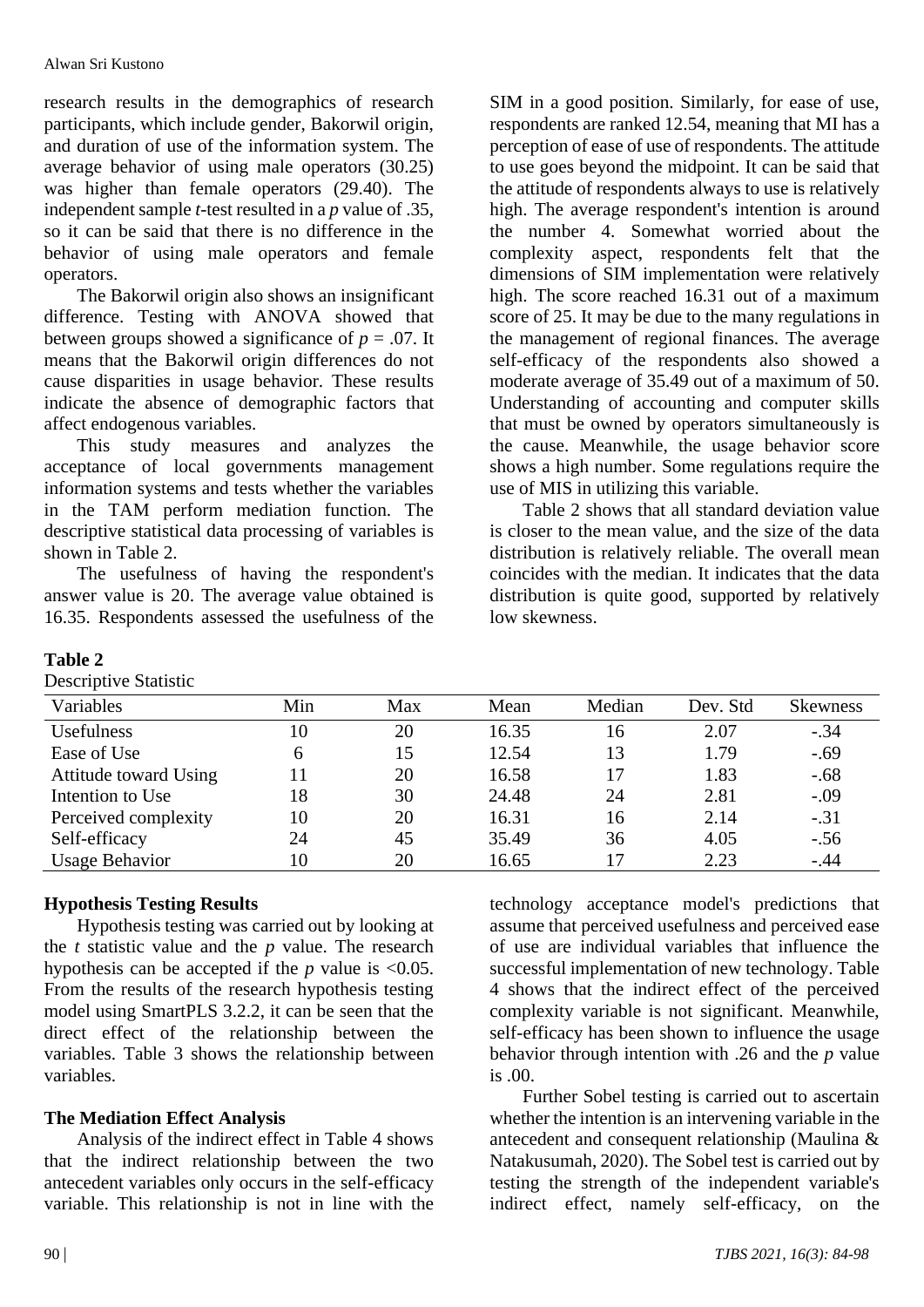dependent variable on usage behavior through the intention to use the variable. This relationship is shown in Figure 1.

Calculation of the Sobel value is done using online Soper's calculator (Abu-Bader & Jones, 2021). The relationship between self-efficacy and

#### **Table 3**

*Hypotheses Testing*

intention to use is .69 with a standard error of .069. Intention to usage behavior has a coefficient of .39 and a standard error of .078. Result of the calculation of the Sobel test is 3.90,  $p < .001$ . The intention to use is confirmed as a mediator in the relationship of self-efficacy to usage behavior.

| <b>Path Coefficients</b>                             | Original | t value | $p$ -value | Hypo-          | Conclusion |
|------------------------------------------------------|----------|---------|------------|----------------|------------|
|                                                      | Sample   |         |            | these          |            |
| Self-efficacy $\rightarrow$ Usage Behavior           | .69      | 1.97    | $.05*$     | H1             | Accepted   |
| Self-efficacy $\rightarrow$ Usefulness               | .52      | 6.79    | $.00**$    | H2             | Accepted   |
| Self-efficacy $\rightarrow$ Intention to Use         | .69      | 9.47    | $.00**$    | H <sub>3</sub> | Accepted   |
| Perceived complexity $\rightarrow$ Usage Behavior    | $-.34$   | 2.73    | $.01**$    | H <sub>4</sub> | Accepted   |
| Perceived complexity $\rightarrow$ Usefulness        | $-.14$   | 1.42    | .16        | H <sub>5</sub> | Rejected   |
| Ease of Use $\rightarrow$ Usefulness                 | .53      | 5.87    | $.00**$    | H <sub>6</sub> | Accepted   |
| Ease of Use $\rightarrow$ Attitude Toward Using      | .09      | .48     | .64        | H7             | Rejected   |
| Usefulness $\rightarrow$ Attitude Toward Using       | .18      | 1.13    | .26        | H <sub>8</sub> | Rejected   |
| Attitude toward Using $\rightarrow$ Intention to Use | .46      | 6.74    | $.00**$    | H <sub>9</sub> | Accepted   |
| Intention to Use $\rightarrow$ Usage Behavior        | .39      | 5.10    | $.00**$    | H10            | Accepted   |

#### **Table 4**

*Indirect Effect*

| Path Coefficients                                                  | Original<br>Sample | t value | <i>p</i> -value |
|--------------------------------------------------------------------|--------------------|---------|-----------------|
| Self-efficacy $\rightarrow$ Intention $\rightarrow$ Usage Behavior | .26                | 4.59    | $.00**$         |
| Attitude $\rightarrow$ Intention $\rightarrow$ Usage Behavior      | .18                | 3.98    | $00**$          |
|                                                                    |                    |         |                 |

*Note.* \*\*significant at the 0.01 level

#### **Figure 1**

*Mediating Effect*



#### **Discussion**

This research uses a sample of regional information system operators in East Java, Indonesia, to identify the effect of behavioral factors

on the successful implementation of mandatory local government information systems. The research seeks to evaluate the role of self-efficacy and perceived complexity in using actual information systems.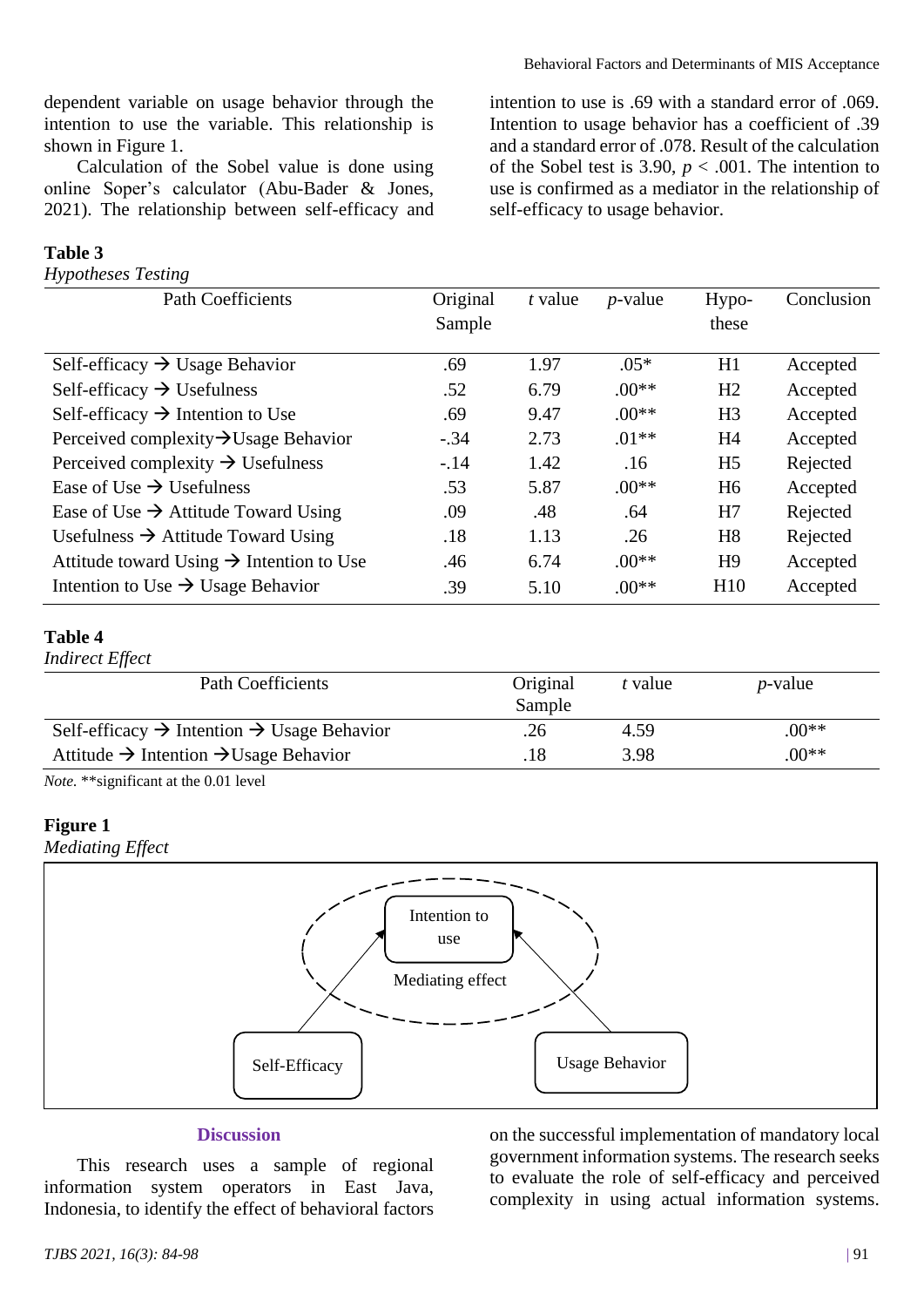Based on testing the direct effect, self-efficacy directly impacts MIS use.

Hypothesis 1 that stated self-efficacy positively affects the usage behavior accepted. Using an information system shows the user's decision to use the information system in completing tasks (Aswar, 2020). They have confidence in their expertise in using the MIS to increase the efficacy that they can use it. This belief leads to a high level of user acceptance (Ho et al., 2019). Users do not hesitate to use it repeatedly. Repeated use without reluctance is an indicator of user satisfaction. These results align with previous research (Awofala et al., 2019). Awofala et al. (2019) found that self-efficacy is a critical factor that positively affects the intention to use the MIS. Self-efficacy affects usefulness and intention to use. The effect demonstrated by the regression coefficient is positive, meaning that the higher the self-efficacy, the usefulness, and the intention to use it increase. Employees who feel they can use the system get usefulness from using it in completing their work. In other words, if the employees' ability is low in using the system, the perceived usefulness will also decrease. The relationship between the self-efficacy variable and the intention to use shows a positive effect. Thus, hypothesis 2 is accepted.

Self-efficacy is defined as the level of confidence that a person can perform certain behaviors. According to Nagy (2018), self-efficacy means that a user has the confidence to use technological systems to complete work and perform tasks. Ease of use is the potential speed that can increase the intention to use information technology. According to Echchabi et al. (2019), they show that self-efficacy significantly affects the intention to use e-banking services. These results are also supported by (Mankad & Loechel, 2020), which stated that higher self-efficacy induces a more active learning process. Hypothesis 3 is accepted. Self-efficacy positively affects the perceived ease of use of management information systems in local government.

Perceived complexity had a negative influence on actual usage. Hypothesis 4 is accepted. In a mandatory system, the use of the system is more accurately approximated by user satisfaction. The perceived complexity of the information system has an impact on user satisfaction. Users who perceive information systems as complex will be dissatisfied and reluctant to use them. Its use is only to fulfill the task implementation. It indicates that the acceptance

rate is low. They are used so that it is not efficient in completing the task.

The test results show that perceived complexity has a negative direct effect on MIS usage behavior. It confirms that there is a negative relationship between the perceived complexity and usage of the system. MIS users evaluate the consequences of their behavior related to their usefulness, so they choose a sound information system (Kahar et al., 2019). Information system perceived complexity relates to the ability to improve an individual's performance (Zarei et al., 2019). A simple system but efficient in supporting implementation is preferable to complex systems but challenging to operate. Perceived complexity has a negative effect on usage behavior. Users did not want to use application MIS features that are not accessible.

Implementing the system will make it easier for local governments and more effortless operation in managing strategic management. The MIS must be developed with a reliable design and competent human resources to achieve these goals. Simple features can quickly implement the interface, and precise management is more suited to operators. Assessment of the success after implementing the use of information systems is critical to analyze whether the application of the system is following its objectives.

The perceived complexity does not affect usefulness. Hypothesis 5 is rejected. The higher the perceived complexity, the perceived usefulness does not change. Only one application in the local government, namely MIS, is used for local financial management, from budgeting to financial statements preparation. Therefore, MIS users still have to use the system to complete their work even though the perceived complexity level of the MIS is high or low.

In the obligation to use a single software, perceived complexity is not a factor in user satisfaction due to the absence of comparison. The measurement of perceived complexity is based on the work results and how long it takes to complete. The level of perceived complexity is measured by the difficulty of computer technology to be understood and used by users. The system's perceived complexity in local governments is not one reason why users are reluctant to use it because it is mandatory software in local financial management.

Ease of use affects usefulness. The effect demonstrated by the regression coefficient is positive, meaning that the higher the ease of use, the higher the usefulness. It can be influenced by the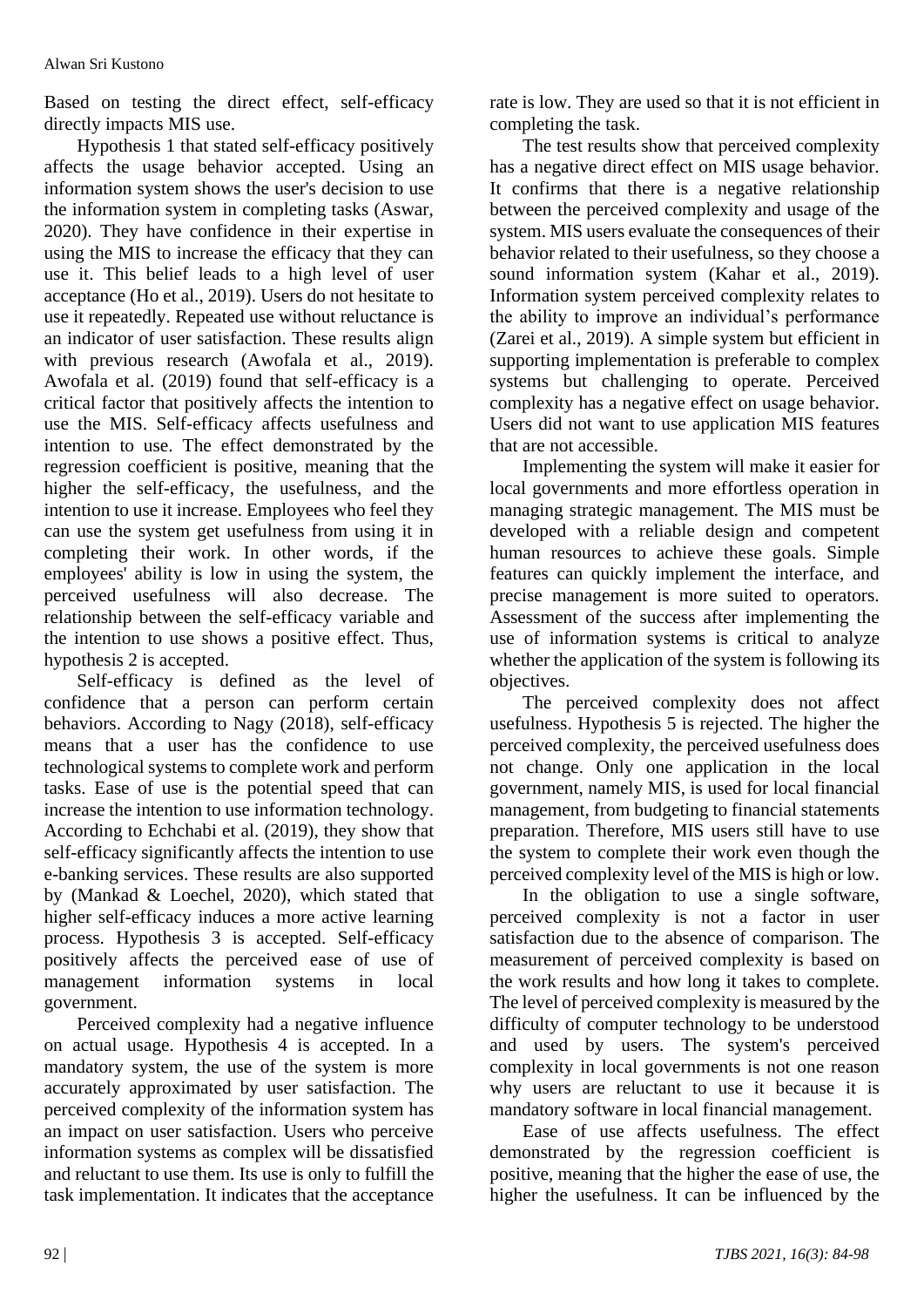length of time that local government employees use the system, where MIS has been used from 2008 to the present, which results in users perceiving that MIS is easy to use because they already know its usefulness. Hypothesis 6 is accepted; perceived ease of use positively affects the perceived usefulness.

Ease of use can increase the intention to use information technology. The use of information technology can improve job performance. If users believe that it is easy to use information technology, they will use information technology to improve their performance. Some previous research explained a significant favorable influence between perceived ease of use and usefulness (Nanggala, 2020; Saadé et al., 2017).

Perceived usefulness of the system does not affect attitude toward use. Hypothesis 7 is rejected. It means that the higher the usefulness, the attitude toward using does not change. MIS has long been used in the local government for approximately 12 years, makes users familiar with and already know the usefulness of MIS. Thus, it prevents users from experiencing increased quality, effectiveness, and efficiency in completing their work.

Usefulness is considered a measure of user confidence that using information technology can improve job performance. Compared to not using information technology, work is more efficient and effective when done using information technology, and the work results are also better. MIS users' attitude to local governments is driven by how much user confidence using information systems can improve their performance. Ease of use does not affect usage attitudes; thus hypothesis 8 is rejected. The higher the ease of use, the attitude toward using does not change. It happens because the government has been obliged to use the system to manage local finances. Thus, most MIS users are not yet aware of the system's clarity of purpose and convenience. Therefore, local government employees often experience difficulties in completing their work correctly and on time. Attitudes toward using are defined as attitudes that indicate acceptance or rejection due to someone using information technology to complete their work. In the mandatory model, every employee must operate the MIS application without exception. Usage is not based on the ease of the system. It causes the ease of use has no impact on attitude.

The results demonstrated that the higher the attitude toward using, the higher the intention to use it; thus hypothesis 9 is accepted. There is a link

between attitude and behavior towards an object. The MIS is the only system used to manage local government finances so that all local government employees are required to use the system. Thus, users have intended to implement the system in their daily activities to complete their work.

The user's attitude to the system is accepted or rejected due to a person using the system to complete their work. Intention to use information technology systems can be defined as behavior that tends to use information systems continuously. Intentions and attitudes are the basis for assessing the system's acceptance. The intention is also an essential part of the decision to accept the system or reject it. It is supported by (Nanggala, 2020) who found attitude toward using affects the intention to use. The intention to use affects the usage behavior. The effect shown by the regression coefficient is positive, meaning that the higher the intention to use it, the more its use will increase. Thus, hypothesis 10 is accepted.

The usage behavior assessment explains that there is an influence on repeated or frequent user intention in information technology systems. Someone feels satisfied if information technology systems are easy to use and can increase productivity, reflected in the actual usage. Usually, in the use of information technology systems, it can be seen from the amount of time and frequency when using the information technology system. It is supported by research that concluded that intention to use affects actual usage (Brusso, 2015; Liao et al., 2018).

These results in Table 4 indicate that TAM analysis is not sufficient to fully explain the mediation process in the application of the mandatory system (Sebetci, 2015). In mandatory systems, behavioral factors such as perceived ease of use, perceived usefulness, and attitudes are not causes for the acceptance of information systems. Acceptance is more influenced by variables related to users' psychological conditions. The TAM test cannot provide a comprehensive assessment due to limitations in this mandatory regulation. TAM does not provide a sufficient explanation about the relationship between factors that exist outside the TAM. Perceived usefulness and perceived ease of use certainly do not arise without causal variables. Other variables are then manipulated by the individual in the path of influence as hypothesized by TAM. Employees with a high computer level selfefficacy will have confidence and solve related to the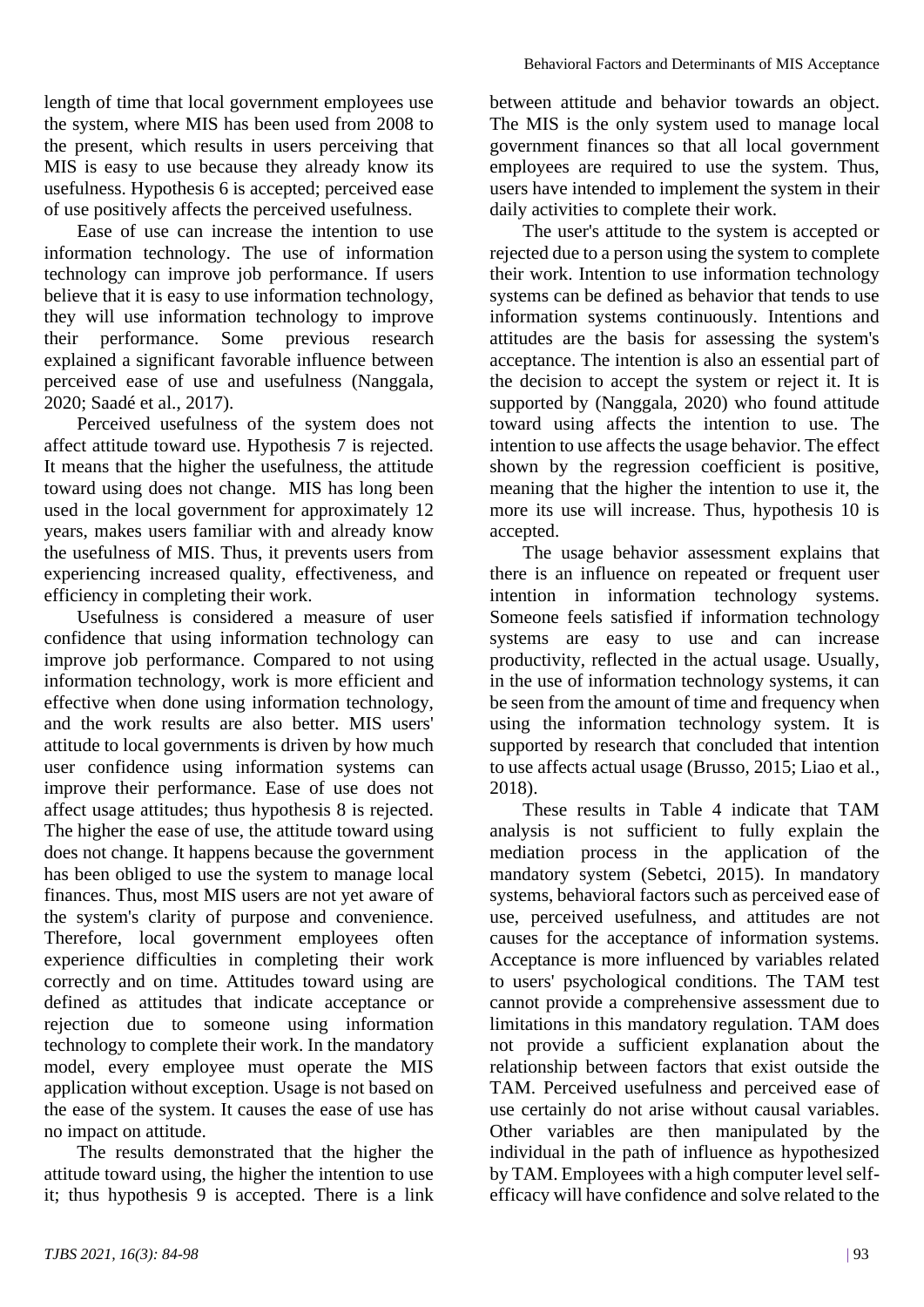application of MIS, which directly affects the use of MIS. The result indicates that elements of user behavior become an essential variable in the implementation of the system. User interaction with MIS is influenced by one's belief in its capabilities. A person who has self-efficacy tends to accept the new system because it is challenging (Awofala et al., 2019).

Self-efficacy is a person's belief about his ability to perform certain behaviors or achieve specific goals. This belief has a meaningful impact, even as a significant motivator of one's success. A person who believes in his abilities or competencies in MIS that must be used to achieve goals can improve situations and overcome obstacles. In using MIS, individuals with high self-efficacy tend to choose to be directly involved and use it even though it is difficult. They do not view MIS as a threat they must avoid but instead develop an intrinsic interest and commitment to preventing possible failure (Nawangsih, 2020). Individuals with high self-efficacy perceive failure due to a lack of hard work, knowledge, and skills.

There is a significant relationship between selfefficacy and intention. The high self-efficacy possessed by the subject will be accompanied by a high intention to use MIS. Individuals who have strong beliefs and positive views about their abilities play a significant role in the intention to use MIS (Echchabi et al., 2019; Ferdousi, 2019). High selfefficacy is expressed in the form of incentives to engage in risk-taking behavior. In contrast to individuals with low self-efficacy, most do not have the courage and confidence to avoid risky choices that lead to failure. The intention to use MIS is driven by the individual's belief in his abilities. When the individual's feelings to control and direct the task increase, this becomes a significant determinant of intention to engage in behavior using MIS, so that intention to use MIS increases. Self-efficacy for using MIS is a substantial factor in individual intention (Suana, 2018). Individuals with high selfefficacy to use MIS will intend to be creative and dare to innovate in challenging activities in their environment.

The results explained a relationship between self-efficacy and usage behavior to use MIS. The intention to use SIM and self-efficacy simultaneously and partially can play a role in forming usage behavior. The previous research found the existence of a positive self-efficacy on the relationship between the intention to use SIM and usage behavior (Novariana & Andrianto, 2020).

Relationship between self-efficacy and usage behavior mediated by the intention to use MIS. Users who show high self-efficacy, interest in task completion, a tendency to challenge, and an increased belief in the possibility of success in a task tend to have efficacy in all their abilities and skills in MIS tasks to some degree. The level of their intention will increase.

The results indicate that the mediation is a type of partial mediation (Novariana & Andrianto, 2020). There is an overlapping aspect between the selfefficacy variable and the intention to use MIS. The probability aspect of the success of the intention to use the MIS implies that individuals compare their perceived ability to perceived task difficulty. The finding can be used as an alternative new reference in further research on the concept of self-efficacy concerning the intention to use MIS and behavior in using MIS.

This study had notable limitations. Respondents are mandatory employees who use MIS. Careful interpretation is needed to interpret belief values, perceived complexity, and usage behavior. Due to these constraints, necessary must be taken in generalizing and confirming theories. Second, the distribution of online questionnaires provided coverage during the Covid pandemic, but the content validity test process has not been optimized. Third, not all variables that may affect the successful implementation of MIS are considered in this study. Further analysis indicates that the TAM analysis is not sufficient to explain the mandatory system's implementation fully. Future research needs to be carried out by considering the respondents' abilities and literacy so that conclusions can be more comprehensive.

## **Conclusion**

This study integrates self-efficacy and perceived complexity to explain the level of system information acceptance. The results demonstrate and predict user acceptance or efficiency of technology. The results showed that self-efficacy affected perceived usefulness and behavioral intention to use, perceived ease of use involved perceived usefulness, attitudes towards use impacted behavioral intention to use, and behavioral intention to use affected actual system usage. Other hypotheses have failed to be accepted. TAM cannot fully explain the relationship between factors that exist outside the TAM in conditions where implementation is mandatory. Self-efficacy is important in this model.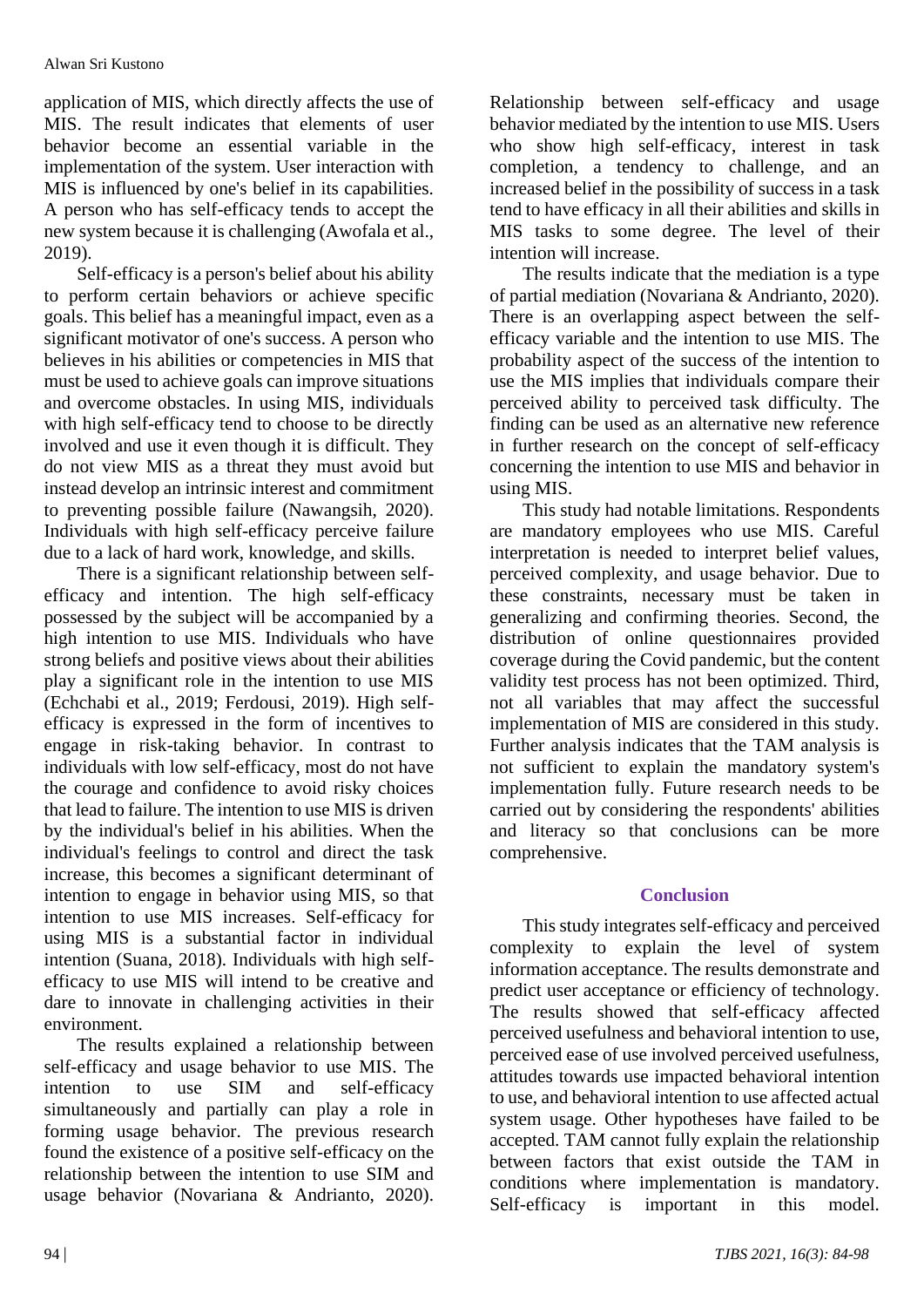Strengthening the efficacy increases the chances of successfully implementing new information systems.

The theoretical contribution of this study is to show the possibility of failure in TAM in the implementation of mandatory information systems. The reasoned action factor does not adequately explain the acceptance process. This research contributes to developing a new simple knowledge model for behavior using MIS in mandatory systems with the intention to use it as a mediating variable in self-efficacy and usage behavior. In-depth testing can be done to get a more comprehensive conclusion. The practical recommendation is the importance of increasing self-efficacy for the success of a program. The behavioral theory provides many detailed studies that self-efficacy is a cognitive process built from experience, knowledge, and training. It can be the government's choice to avoid the technology paradox: expensive technology investment but ineffective operation.

### **References**

- Abu-Bader, S., & Jones, T. V. (2021). Statistical mediation analysis using the Sobel test and Hayes SPSS process macro. *International Journal of Quantitative and Qualitative Research Methods, 9*(1), 42–61. https://papers.ssrn.com/sol3/papers.cfm?abstra ct\_id=3799204
- Al Kurdi, B., Alshurideh, M., Salloum, S. A., Obeidat, Z. M., & Al-Dweeri, R. M. (2020). An empirical investigation into examination of factors influencing university students' behavior towards elearning acceptance using SEM approach. *International Journal of Interactive Mobile Technologies (IJIM), 14*(02), 19-41. https://doi.org/10.3991/ijim.v14i02.11115
- Al Rahmi, W. M., Yahaya, N., Aldraiweesh, A. A., Alamri, M. M., Aljarboa, N. A., Alturki, U., & Aljeraiwi, A. A. (2019). Integrating technology acceptance model with innovation diffusion theory: an empirical investigation on students' intention to use e-learning systems. *IEEE Access, 7*(February), 26797–26809. https://doi.org/10.1109/ACCESS.2019.2899368
- Aswar, K. (2020). Assessing the impact of influencing factors on the quality of local

government financial statements. *Pressacademia, 7*(1), 1–8. https://doi.org/10.17261/ pressacademia. 2020.1176

- Awofala, A. O. A., Olabiyi, O. S., Awofala, A. A., Arigbabu, A. A., Fatade, A. O., & Udeani, U. N. (2019). Attitudes toward computer, computer anxiety and gender as determinants of pre-service science, technology, and mathematics teachers' computer self-efficacy. *Digital Education Review, 36*, 51–67. https://doi.org/10.1344/der.2019.36.51-67
- Brusso, R. C. (2015). *Employee behavioral intention and technology use: Mediating processes and individual difference moderators*. [Doctoral dissertation, Old Dominion University]. ProQuest Dissertations and Theses. https://doi.org/10.25777/hjsr-0x64
- Cigdem, H., & Ozturk, M. (2016). Factors affecting students' behavioral intention to use LMS at a Turkish post-secondary vocational school. *International Review of Research in Open and Distance Learning, 17*(3), 276–295. https://doi.org/10.19173/irrodl.v17i3.2253
- Echchabi, A., Al-Hajri, S., & Nazier Tanas, I. (2019). Analysis of e-banking acceptance in oman: the case of islamic banks' customers. *International Journal of Islamic Economics and Finance (IJIEF), 1*(2), 145–164. https://doi.org/10.18196/ijief.128
- Elshafey, A., Saar, C. C., Aminudin, E. B., Gheisari, M., & Usmani, A. (2020). Technology acceptance model for augmented reality and building information modeling integration in the construction industry. *Journal of Information Technology in Construction, 25*(August 2018), 161–172. https://doi.org/10.36680/j.itcon.2020.010
- Ferdousi, B. (2019). The effect of computer selfefficacy and attitude on undergraduate students' intention to use emerging technology in classroom learning. *Journal of Computer Sciences and Applications, 7*(1), 50–55. https://doi.org/10.12691/jcsa-7-1-8
- Gbongli, K., Xu, Y., & Amedjonekou, K. M. (2019). Extended technology acceptance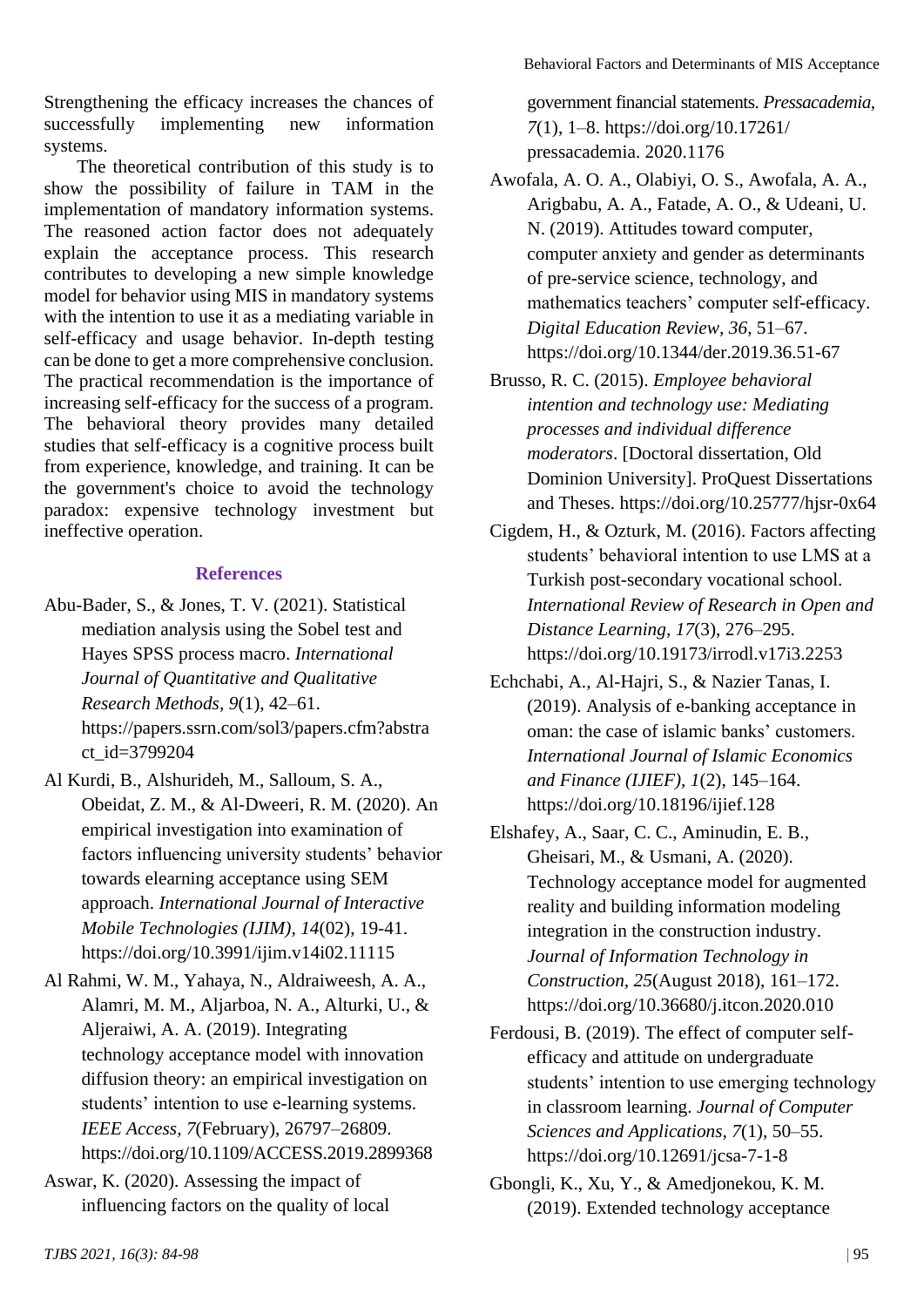model to predict mobile-based money acceptance and sustainability: A multianalytical structural equation modeling and neural network approach. *Sustainability (Switzerland), 11*(13), 1–33. https://doi.org/10.3390/su11133639

- Gomes, V. M., Paiva, J. R. B., Reis, M. R. C., Wainer, G. A., & Calixto, W. P. (2019). Mechanism for measuring system complexity applying sensitivity analysis. *Complexity,* Article ID 1303241. https://doi.org/10.1155/2019/1303241
- Hanif, A., Jamal, F. Q., & Ahmed, N. (2018). Behavioral intention for adopting technology enhanced learning initiatives in universities. *Journal of Behavioural Sciences, 28*(1), 1689–1699. https://doi.org/10.1017/CBO9781107415324.004
- Ho, K. F., Ho, C. H., & Chung, M. H. (2019). Theoretical integration of user satisfaction and technology acceptance of the nursing process information system. *PLoS ONE, 14*(6), 1–14. https://doi.org/10.1371/journal.pone.0217622
- Ji, Z., Yang, Z., Liu, J., & Yu, C. (2019). Investigating users' continued usage intentions of online learning applications. *Information (Switzerland), 10*(6), 1–13. https://doi.org/10.3390 /info10060198
- Jimenez, I. A. C., García, L. C. C., Violante, M. G., Marcolin, F., & Vezzetti, E. (2021). Commonly used external tam variables in elearning, agriculture and virtual reality applications. *Future Internet, 13*(1), 1–21. https://doi.org/10.3390/fi13010007
- Kahar, A., Wardi, Y., & Patrisia, D. (2019). The Influence of perceived of usefulness, perceived ease of use, and perceived security on repurchase intention at Tokopedia.com. *Advances in Economics, Business and Management Research, 64*, 429–438. https://doi.org/10.2991/ piceeba2-18.2019.20
- Kang, Y., Choi, N., & Kim, S. (2021). Searching for new model of digital informatics for human-computer interaction: testing the institution-based technology acceptance model (ITAM). *International Journal of*

*Environmental Research and Public Health, 18*(11), Article ID 5593. https://doi.org/10.3390/ijerph18115593

- Karsten, R., Mitra, A., & Schmidt, D. (2014). Computer self-efficacy. *Journal of Organizational and End User Computing, 24*, 54–80. https://doi.org/10.4018/joeuc.2012100104
- Kustono, A. S. (2020). How Total quality management mediates antecedent variables of employee performance? *The Journal of Asian Finance, Economics and Business, 7*(12), 523–534. https://doi.org/10.13106/jafeb.2020.vol7.no12.523
- Kustono, A. S., & Valencia, Z. G. (2017). How the effectiveness knowledge sharing affect enterprise resource planning system case in East Java—Indonesia. *Advanced Science Letters, 23*(5), 4295–4297. https://doi.org/10.1166/asl.2017.8263
- Kustono, A. S., Winarno, W. A., & Nanggala, A. Y. A. (2021). Effect of accounting lecturer behavior on the level of online learning outcomes achievement. *International Journal of Learning, Teaching and Educational Research, 20*(3), 169–187. https://doi.org/10.26803/ijlter.20.3.11
- Larasati, G. R. (2017). *Hubungan antara self acceptance dan self efficacy dengan konformitas pada siswa kelas vii di SMP Negeri 2 Kalasan Sleman Yogyakarta* (Relationship between self acceptance and self efficacy with conformity to students of SMP Negeri 2 Kalasan Sleman Yogyakarta). [Master's thesis, Yogyakarta State University]. http://eprints.uny.ac.id/id/eprint/56558
- Le, O. T. T., & Cao, Q. M. (2020). Examining the technology acceptance model using cloudbased accounting software of Vietnamese enterprises. *Management Science Letters, 10*(12), 2781–2788. https://doi.org/10.5267/j.msl.2020.4.032
- Liao, S., Hong, J.-C., Wen, M.-H., Pan, Y.-C., & Wu, Y.-W. (2018). Applying technology acceptance model (TAM) to explore users' behavioral intention to adopt a performance assessment system for e-book production.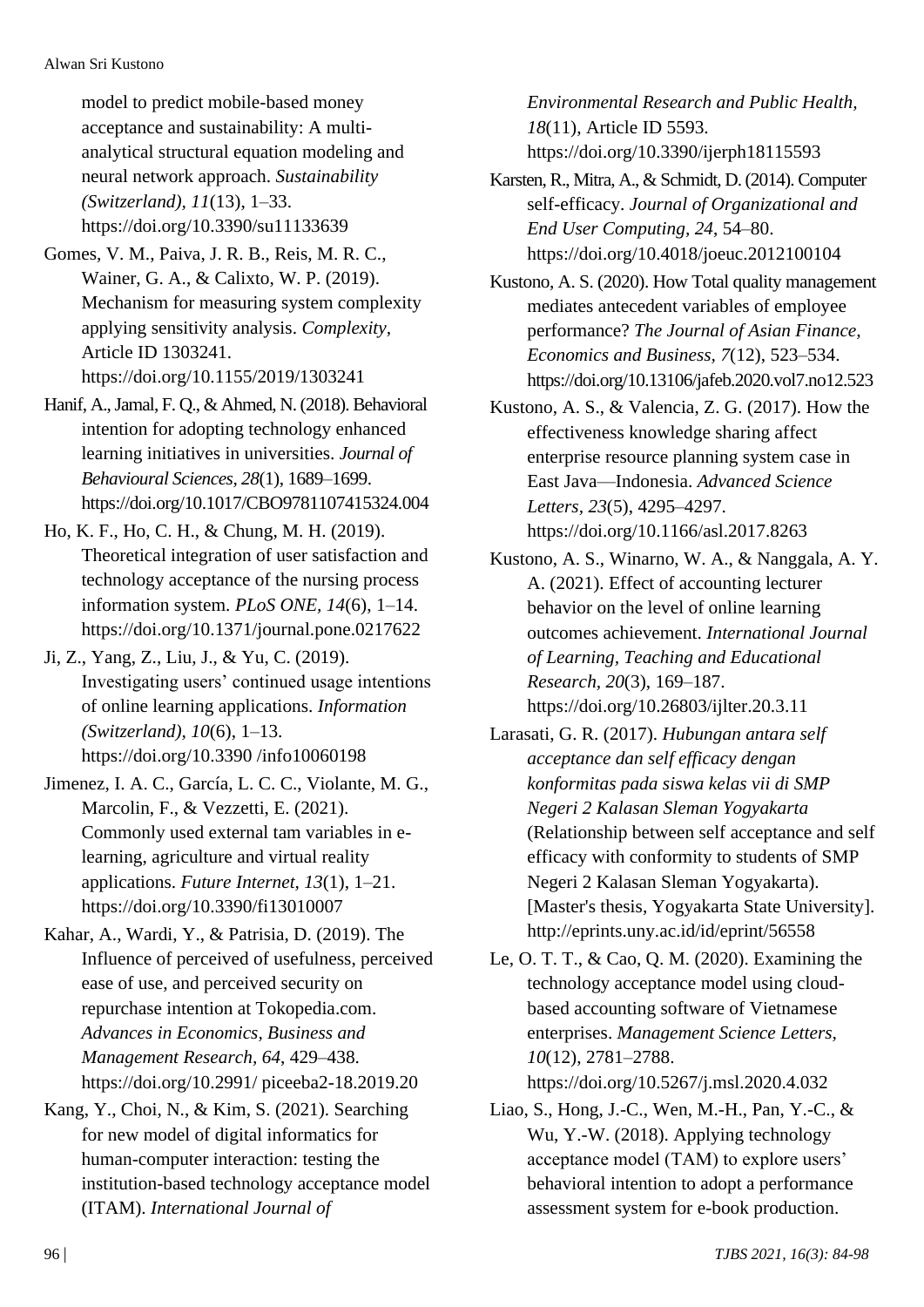*Eurasia Journal of Mathematics, Science and Technology Education, 14*(10), 1-12. https://doi.org/10.29333/ejmste/93575

- Ma, Y. J., Gam, H. J., & Banning, J. (2017). Perceived ease of use and usefulness of sustainability labels on apparel products: application of the technology acceptance model. *Fashion and Textiles, 4*(1), 1–20. https://doi.org/10.1186/s40691-017-0093-1
- Mankad, A., & Loechel, B. (2020). Perceived competence, threat severity and response efficacy: key drivers of intention for area wide management. *Journal of Pest Science, 93*(3), 929–939. https://doi.org/10.1007/s10340-020- 01225-7
- Maulina, E., & Natakusumah, K. (2020). Determinants of supply chain operational performance. *Uncertain Supply Chain Management, 8*(1), 117–130. https://doi.org/10.5267/j.uscm. 2019.8.001
- Merawati, L. K. (2019). Determinants of auditor perfomance: : Case of government auditor in Bali province. *International Journal of Applied Business & International Management, 4*(2), 17–24. https://ejournal.aibpm.org/index.php/IJABIM/ article/view/562
- Muñoz-Leiva, F., Climent-Climent, S., & Liébana-Cabanillasa, F. (2017). Determinants of intention to use the mobile banking apps: An extension of the classic TAM model. *Spanish Journal of Marketing - ESIC, 21*(1), 25–38. https://doi.org/10.1016/j.sjme.2016.12.001
- Nagy, J. T. (2018). Evaluation of online video usage and learning satisfaction: An extension of the technology acceptance model. *International Review of Research in Open and Distance Learning, 19*(1), 160–185. https://doi.org/10.19173/irrodl.v19i1.2886
- Nanggala, A. Y. A. (2020). Use of fintech for payment : Approach to technology acceptance model modified. *Journal of Contemporary Information Technology, Management, and Accounting, 1*(1), 1–8. http://journal.p2ai.or.id/index.php/JCITMA/art icle/view/6/2

Nawangsih, E. (2020). Internet self-efficacy dan psychological well-being: Studi meta-analisis (Internet self-efficacy and psychological wellbeing: Meta-analysis). *Jurnal Psikologi, 13*(2), 133–145.

https://ejournal.gunadarma.ac.id/index.php/psi ko/article/view/3130

Novariana, N. W., & Andrianto, S. (2020). Entrepreneurial self-efficacy dan intensi kewirausahaan: peran mediasi perilaku inovatif pada mahasiswa di Yogyakarta (Entrepreneurial self-efficacy and entrepreneurial intention: The mediating role of innovative behavior among college students in Yogyakarta). *Motiva: Journal of Psychology, 3*(1), 26–34. http://ejurnal.untagsmd.ac.id/index.php/MV/ article/view/4803/4630

- Ordiyasa, I. W. (2015). Kegagalan penerapan egovernment di negara-negara berkembang (Failure of the e-goverment implementation in developing countries). *Journal Seminar Nasional Informatika, 3*(1), 6–8. https://ojs.amikom.ac.id/index.php/semnastekn omedia/article/viewFile /1033/995
- Pishchenko, V., & Myriounis, A. (2016). *Consumer's acceptance of new technology : A netnographic study on self-driving automobiles*. (Master's thesis, Uppsala University). http://www.diva-portal.org/smash/ get/diva2:939140/FULLTEXT01.pdf
- Saadé, R. G., Kira, D., Mak, T., & Nebebe, F. (2017, July 31 - August 5). Anxiety & performance in online learning [Conference session]. The Informing Science and Information Technology Education Conference, Vietnam*.*  https://doi.org/10.28945/3736
- Sebetci, Ö. (2015). A TAM-based model for egovernment: A case for Turkey. *International Journal of Electronic Governance*, *7*(2), 113- 135. https://doi.org/10.1504/IJEG.2015.069503
- Shahmohammadi, N. (2017). The evaluation of teachers' job performance based on total quality management (TQM). *International*